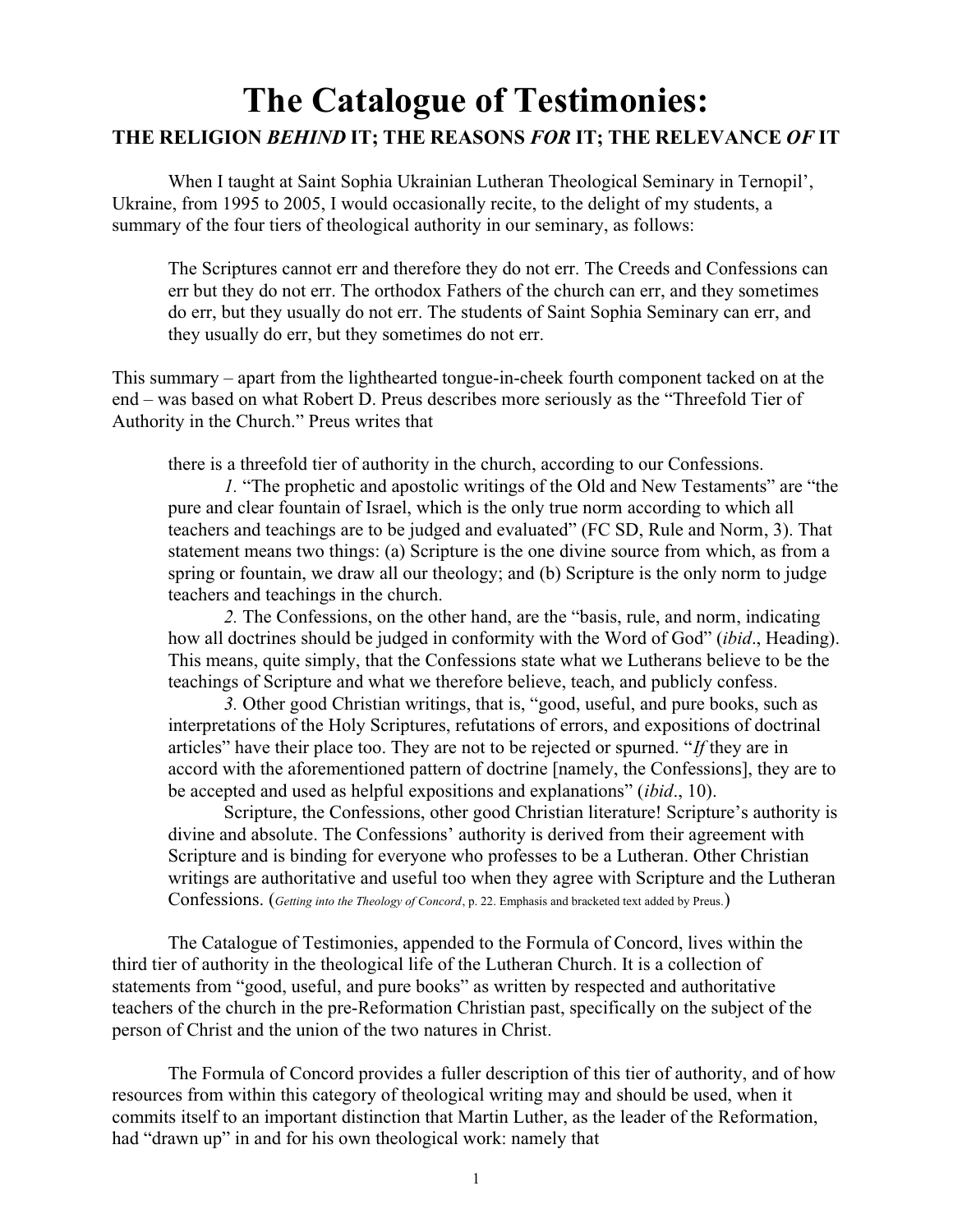God's Word alone should be and remain the only standard and rule of doctrine, to which the writings of no man should be regarded as equal. Everything should be subjected to God's Word. (FC SD R&N: 9, McCain p. 509)

The Formula does recognize that the teachings of the historic catholic Creeds and the Lutheran Confessions of the sixteenth century are in agreement with the teachings of God's Word and are a correct summary of God's Word, so that Confessional Lutherans are expected to subscribe to the doctrinal content of these Symbolical Books without reservation. But beyond this, the Formula of Concord also notes that

Other good, useful, pure books, expositions of the Holy Scriptures, refutations of errors, and explanations of doctrinal articles are not rejected by this point. As long as they are consistent with the above-mentioned type of doctrine, these works are considered useful expositions and explanations. They can be helpful. (FC SD R&N:10, McCain p. 509)

And even within the text of the various Lutheran Confessional documents, quotations from various Fathers of the ancient church are often introduced: to allow Lutherans to benefit from the sound expositions and applications of Holy Scripture that these gifted pastors and teachers of the past offer; and to demonstrate that the Lutheran Reformation is in continuity with the best elements of the pre-Reformation church in its doctrine and practice. Harold Wicke of the Wisconsin Synod explains this more fully:

The Confessions...present evidence that the position of our Lutheran fathers is in full agreement with the ancient church, and thus is ecumenical and catholic in a very correct sense. The Lutheran way is neither a revolt nor a rebellion. Our doctrines are Christian doctrines, not heretical doctrines. Practically all articles of the Augsburg Confession conclude with a paragraph stating: "We condemn all heresies which have sprung up against this article," and then detail both ancient and modern perversions of the sacred truth. Both the Apology and the Formula of Concord appeal to the position of the ancient church and cite it.

And then, in a way that touches directly on the focus of this paper, Wicke continues:

We would also call your attention to the Catalogue of Testimonies appended to the Book of Concord. ...these testimonies help to vindicate the catholic nature of the Lutheran Confessions. ("An Evaluation of the Lutheran Confessions" Part II, *Wisconsin Lutheran Quarterly*, Vol. 64, No. 2, pp. 118-19)

In his Epistle to the Ephesians, St. Paul solemnly instructs Christians, within a Trinitarian framework, that "There is one body, and one Spirit, even as you are called in one hope of your calling; One Lord, one faith, one baptism, One God and Father of all, who is above all, and through all, and in you all" (4:4-6, KJ2000). A few verses later he explains how Christians are brought ever more deeply into this Trinitarian and sacramental faith when he says, with respect to the Lord Jesus Christ, that "he gave some, apostles; and some, prophets; and some, evangelists; and some, pastors and teachers; For the perfecting of the saints, for the work of the ministry, for the edifying of the body of Christ: Till we all come in the unity of the faith, and of the knowledge of the Son of God, unto a perfect man, unto the measure of the stature of the fullness of Christ..." (11-13, KJ2000).

The Lutheran theological principle of *Sola Scriptura* privileges the teaching of the apostles and prophets – accessible to us through their inspired writings – as the only infallible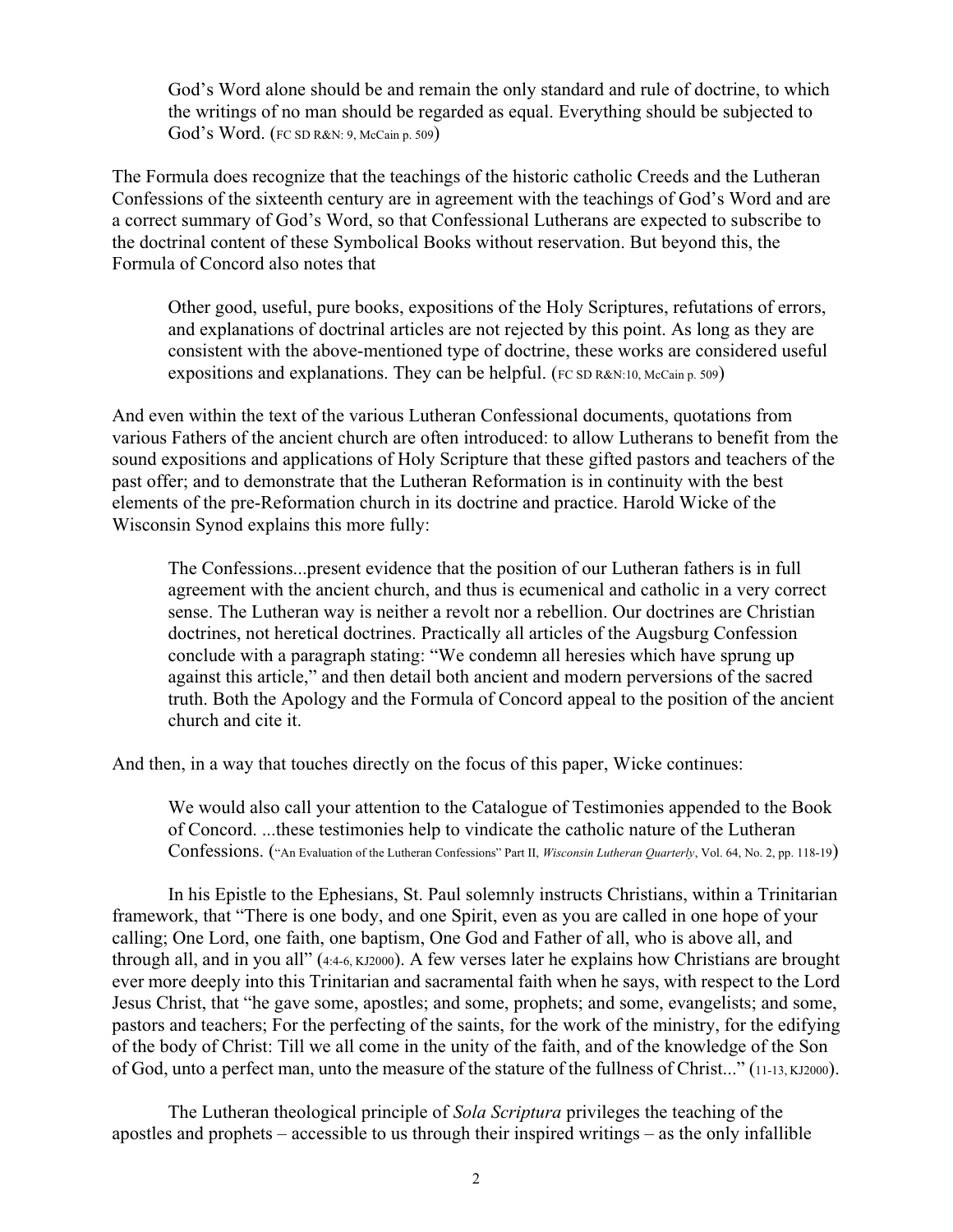rule and norm of Christian doctrine and practice. But the Lutheran Church does not thereby disparage the ministry of the ordinary "pastors and teachers" whom Christ also raises up in his church, entrusting them with a vocation publicly to teach, unfold, defend, and apply the apostolic and prophetic faith in every generation until the end of the world. The orthodox Fathers of Christendom – who are preeminent examples of these divinely-given "pastors and teachers" – did not and do not have an independent authority in themselves, in addition to the authority of Holy Scripture. But these Fathers faithfully exercised their teaching office, and carried out their divine calling properly, when they were providentially led by *God* to lead *God's people* into and through the Holy Scriptures; and when they demonstrated – with their expositions and explanations – what the Scriptures do in fact teach. Through their writings, these revered catholic Fathers are still exercising their teaching office, and are still carrying out their divine calling, for *our* benefit.

When Philip the Deacon asked the Ethiopian eunuch, "Do you understand what you are reading?," the Ethiopian responded, "How can I, unless someone guides me?" (Acts 8:30-31, ESV). Faithful pastors and teachers of the church have been sent by God – throughout history and in our own time – precisely for the purpose of guiding his people in their understanding of Scripture.

The principle of the perspicuity or clarity of Scripture likewise does not negate the need for an enduring office of teaching and pastoral oversight in the church, as *Sola Scriptura* is often misconstrued to mean or to imply. The Scriptures are indeed clear in what they intend to teach. Their key emphasis on salvation through faith in Christ can be grasped by anyone with an average level of intelligence who hears or reads the Biblical passages in which the basic message of law and gospel is presented. The Scriptures are not written in an esoteric code that can be deciphered only by an elite class of infallible interpreters. They are written in ordinary human language, according to the ordinary standards and norms of literary composition and intelligible writing that were in place at the various times in history when these sacred documents were penned.

But while Scripture is inherently clear, the mind and perception of mortal man are *not* clear, but are weakened and clouded by humanity's sin and moral infirmity. Those who lack training in the original Biblical languages, or who lack a comprehensive knowledge of the narrower and broader context of the various passages of Scripture that need to be studied, benefit greatly from the help of those who have had this training and who have acquired this knowledge; and who have also been tested and authorized by the church as a whole to serve as public teachers of the church's doctrine, and as public confessors of the church's faith.

Such misunderstandings and misapplications of *Sola Scriptura* – which would seem to give the wrong answer to St. Paul's rhetorical question "are all teachers?" (1 Corinthians 12:29, KJ2000) – are in fact contrary to the explicit teaching *of Scripture*. These misunderstandings and misapplications are nevertheless often held to and promoted in sectarian circles – and sometimes even in *conservative Lutheran* circles, where people should know better! So, Norman A. Madson's admonitions, which were necessary in 1948 when he first offered them, are necessary also today, and will continue to be necessary for as long as Lutherans carelessly absorb sectarian attitudes from the sectarian churches that surround them:

Yes, we hear ever so often, even within our Synodical Conference: "Let us forget the fathers, and get back to Scripture." Again that may sound very pious and praiseworthy. But what if Scripture, to which they appeal, has something to say about those fathers who have spoken unto us the word of God? Can we then do as we please about what they have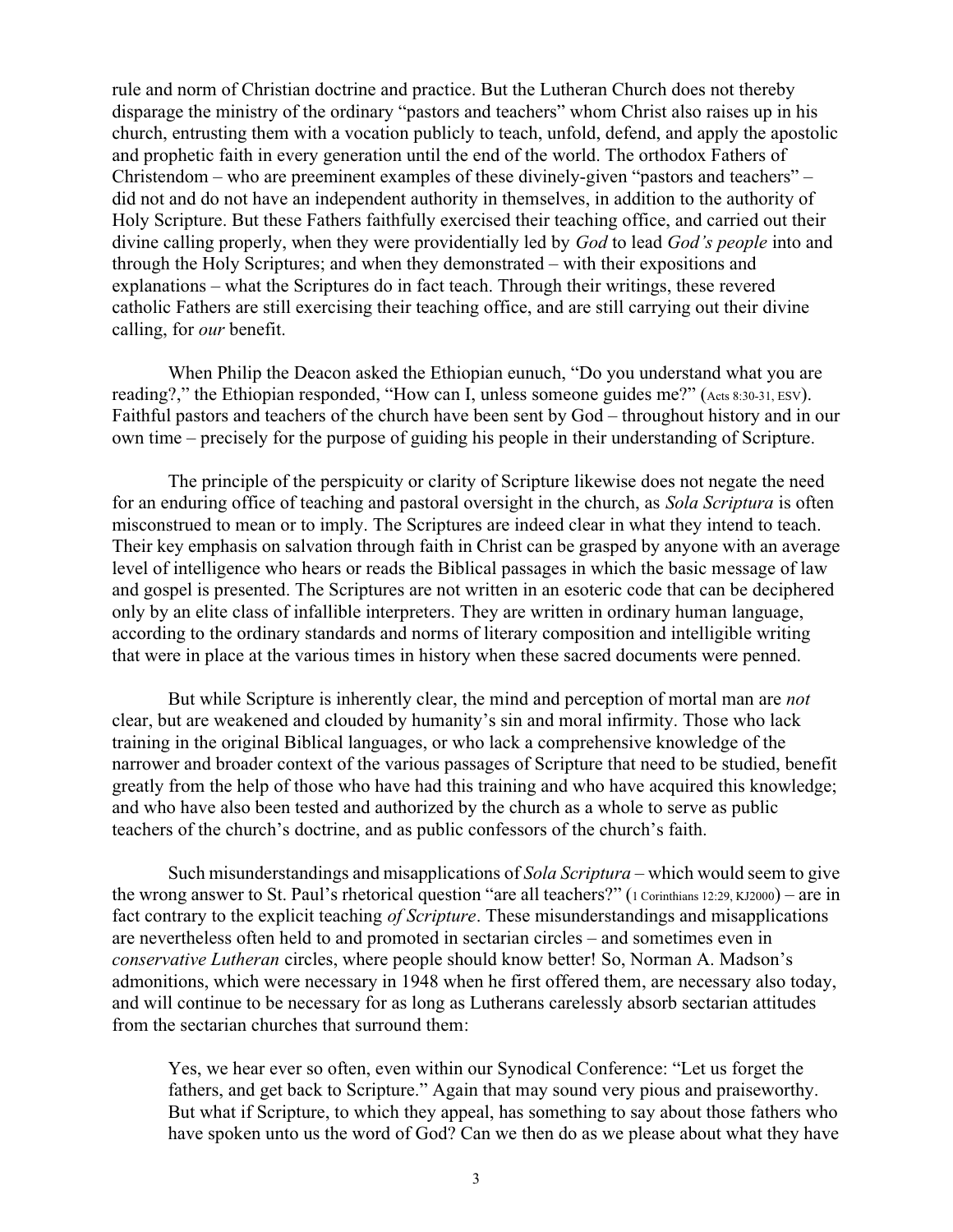spoken? Not unless we want to violate this injunction of the Word itself. And this is what Holy Writ enjoins upon us all: "Remember them which have the rule over you, who have spoken unto you the word of God: whose faith follow, considering the end of their conversation." Heb. 13, 7. ("The Crying Need of our Beloved Conference," *Preaching to Preachers*, p. 203)

Lutheran theology and Reformed theology each makes use of the *Sola Scriptura* slogan. But the theological method and ecclesiastical identity that stand behind and flow out from that slogan, in each case, are not the same. Hermann Sasse reminds us that

Lutheran theology differs from Reformed theology in that it lays great emphasis on the fact that the evangelical church is none other than the medieval Catholic Church purged of certain heresies and abuses. The Lutheran theologian acknowledges that he belongs to the same visible church to which Thomas Aquinas and Bernard of Clairvaux, Augustine and Tertullian, Athanasius and Ireneaus once belonged. The orthodox evangelical church is the legitimate continuation of the medieval Catholic Church, not the church of the Council of Trent..., which renounced evangelical truth when it rejected the Reformation. For the orthodox evangelical church is really identical with the orthodox catholic church of all times. And just as the very nature of the Reformed Church emphasizes its strong opposition to the medieval church, so the very nature of the Lutheran Church requires it to go to the farthest possible limit in its insistence on its solidarity and identity with the Catholic Church. It was no mere ecclesiastico-political diplomacy which dictated the emphatic assertion in the Augsburg Confession that the teachings of the Evangelicals were identical with those of the orthodox catholic church of all ages, and no more was it romanticism or false conservatism which made our church anxious to retain as much of the old canonical law as possible, and to cling tenaciously to the old forms of worship. (*Here We Stand*, pp. 102-03)

The Concordists who compiled the Catalogue of Testimonies certainly did not have the attitude of the Reformed with respect to the patristic legacy of Christendom. The Concordists likewise did not share the attitude of those from within the old Synodical Conference who wanted to forget the fathers of the church – and who thereby earned a rebuke from Norman Madson! The authors of the Formula of Concord saw instead the great value of collecting together citations from ancient Christian councils and Fathers which address the issues in Christology – and by extension also in sacramentology – that in the sixteenth centuries were sharply dividing Confessional Lutherans from Calvinists and Zwinglians. The full title of the Catalogue is:

Catalog of Testimonies From Scripture and the orthodox Ancient Church that show what Scripture and the Early Church taught about the person of Christ and the Divine Majesty of His human nature, who is exalted to God's omnipotent right hand. They also show what forms of speech are used by Scripture and the orthodox Early Church. (McCain p. 622)

An introduction "To the Christian Reader" then explains the theological and historical context, and lays out the contours of the dispute between the Lutheran and Reformed churches, especially as that dispute had been brought to a head and crystalized by the preparation and circulation of the Formula of Concord in 1577. Articles VII and VIII of the Formula of Concord in particular had "smoked out" many Calvinists who were hiding within the ecclesiastical structures of the Church of the Augsburg Confession, and who had been claiming to be adherents of the Augsburg Confession. It was in their interest especially to discredit the Formula of Concord, with its *sacramental* teaching that Christ's true body and blood are objectively present in the consecrated bread and wine of the Lord's Supper; and with its *Christological* explanations of why this is possible.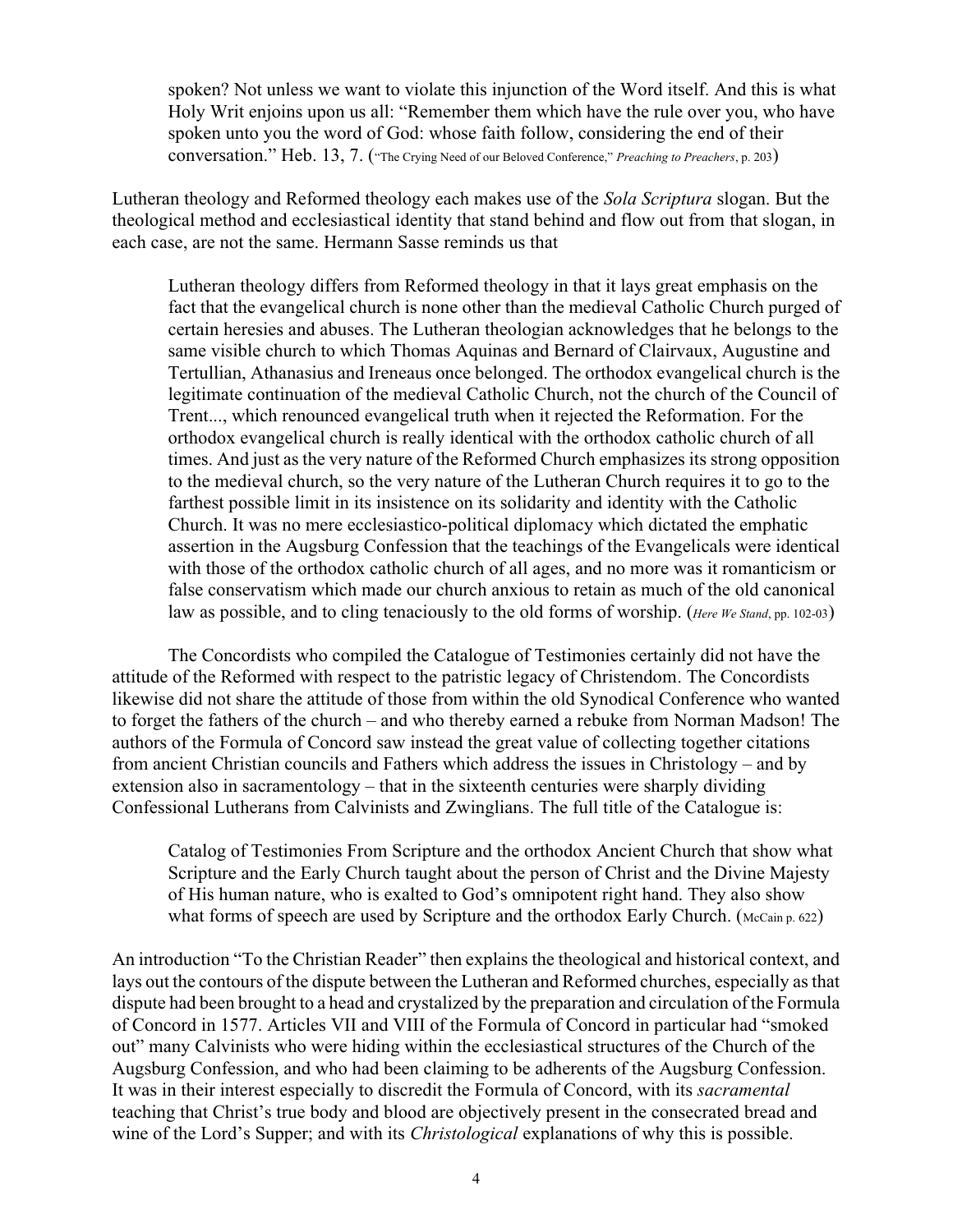The approach that was taken both by forthright Calvinists, and by Crypto-Calvinists who were still trying to pass as Lutherans, was to claim that the Lutheran teaching in the Formula of Concord, on the communication of attributes from the divine nature to the human nature within the unity of Christ's person, was not only unbiblical, but was also unheard of in the history of Christian theology. The authors of the Formula of Concord, who prepared the Catalogue, firmly rebuffed those claims. They did not dismiss the importance of the accusation that there were no precedents for this form of teaching in Christian history by throwing the *Sola Scriptura* slogan at the Calvinists. Instead, they recognized that this was a serious accusation which, if true, would indeed discredit the Lutheran doctrine. And so they took on this accusation: by reasserting their careful and balanced teaching regarding both the integrity of each nature, and the intimate union of those natures within the one person of Christ; and by demonstrating that their balanced teaching in these respects has always been the teaching of the purer antiquity. So, we are told that

Some people claim that the Book of Concord deviates from the phrases and ways of speaking used by the pure, Ancient Church and Church Fathers, particularly in those articles concerning the person of Christ. They say that new, strange, made-up, unusual, and unheard-of expressions have been introduced. The Book of Concord appeals to the Ancient Church and Church Fathers, but many quotations from the Church Fathers were too long to include in the Book of Concord itself. Excerpts were carefully prepared and delivered to several electors and princes. They are printed here as an appendix at the end of the Book of Concord, in regard to particular points, for the purpose of providing the reader a thorough and correct accounting. A person will easily recognize that when these doctrines are taught in the Book of Concord nothing new has been introduced, either in the doctrinal issues themselves, or in phrases and ways of speaking. We have spoken and taught about these mysteries, first of all, just as Holy Scripture does, and also as the ancient, pure Church did. Therefore, when the Book of Concord teaches about the unity of the person of Christ, the distinction of the two natures in Christ, and their essential properties, it is doing so just as the Fathers and councils of the ancient, pure Church have. They all taught that there are not two persons, but one Christ. In this person there are two distinct natures, the divine and the human, which are not separated or intermingled or transformed into each other. Each nature has and retains its essential attributes, to all eternity, never laying them aside. The essential attributes of the one nature, which are truly and properly ascribed to the entire Person, never become attributes of the other nature.

As noted, the Reformed claim regarding the supposedly innovative character of the Lutheran formulations, was a claim that needed to be taken seriously. Martin Chemnitz, in his *Examination of the Council of Trent*, exemplifies the methodology and assumptions of his generation of Lutheran theologians when he explains that Lutherans "disagree with those who invent opinions which have no testimony from any period in the church, as Servetus, Campanus, the Anabaptists, and others have done in our time." According to Chemnitz, Lutherans "also hold that no dogma that is new in the churches and in conflict with all of antiquity should be accepted." This does not mean, of course, that the Fathers of Christian antiquity embody and represent an independent authority above and beyond Scripture. Their authority is conditional and qualified, and is exercised only under the supreme authority of God's Word. And so Chemnitz goes on to say:

But we confess also this, which we have not invented ourselves but have learned from the fathers: that we search out and quote the testimonies of the fathers, not as though the things which are shown and proved from clear testimonies of Scripture were either not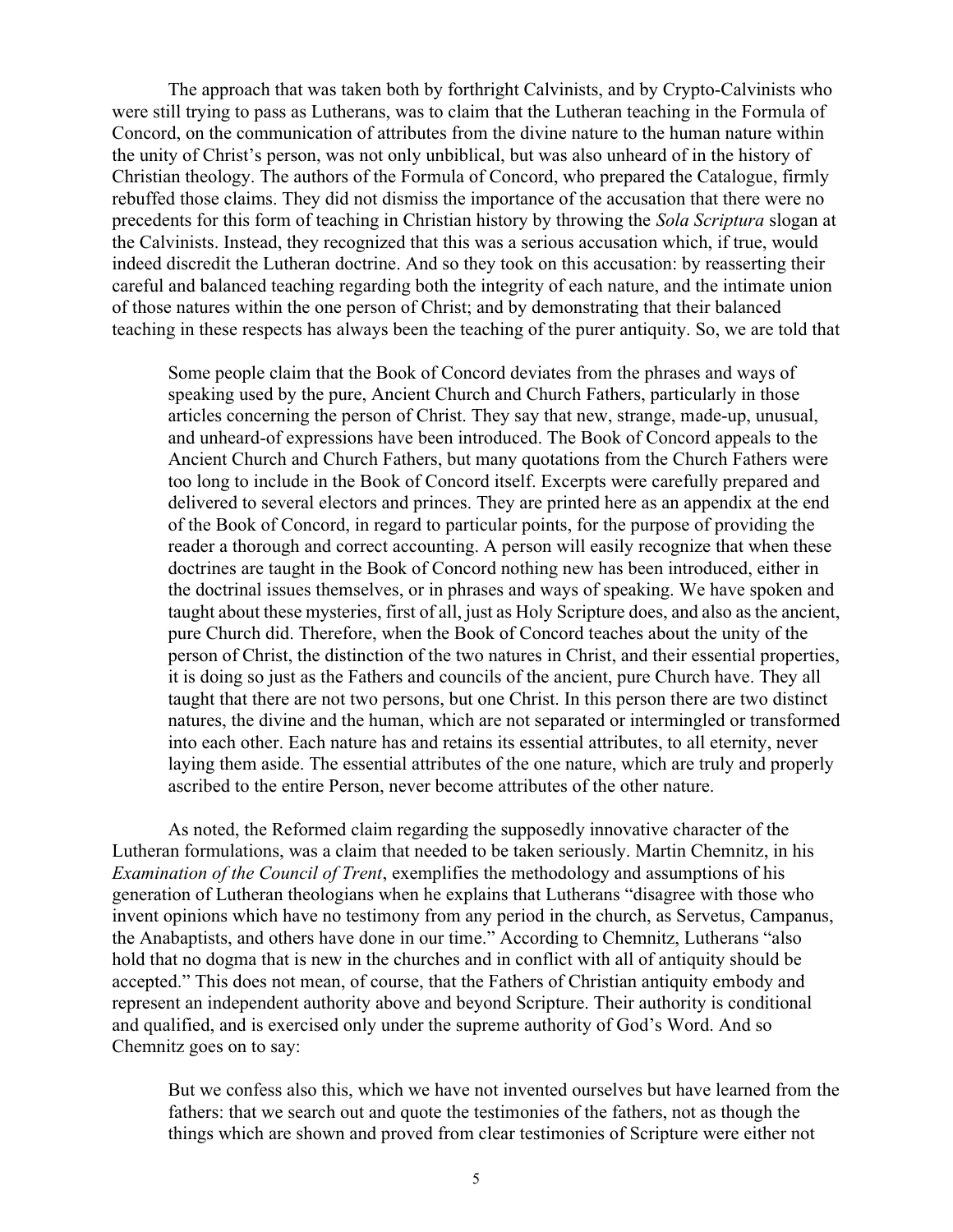certain or not firm enough in themselves or did not of themselves possess enough strength and authority unless also the consensus of the fathers were added; but the reason why they are quoted Augustine clearly explains in *De peccatorum meritis*, Bk. 3, ch. 7: "This I have mentioned not because we should rely on the opinions of any and all disputers as on canonical authority but that it may be clear that from the beginning until the present time in which this new thing has arisen this teaching about original sin has been guarded in the faith of the church with such great constancy that by those who treated the words of the Lord it was used as the surest way to refute other false things, rather than that anyone should have tried to refute it as false. Besides, the clearest and fullest authority for this statement lives in the sacred canonical books." ... In *Contra duas epistulas Pelagianorum*, Bk. 4, ch. 8, Augustine says: "Not as though the authority of any disputation should be equated with the canonical books but in order that those who believe that the holy fathers say a certain thing may be reminded how the catholic teachers followed the divine oracles concerning these matters before the new idle talk of the heretics; and that they may know that the true and anciently founded catholic faith is being defended by us against the recent audacity and destruction of the Pelagians." (Part I, pp. 258-59).

The Lutheran reformers did believe in *Sola Scriptura* (properly defined), but others who had gone before them *also* believed in *Sola Scriptura*, and on the basis of Scripture had unfolded and defended God's truth, and had refuted error, for the benefit and protection of the church of their time. The enduring validity of their exegetical work should not be ignored by the church of later times, either. The great Father St. Athanasius, for example, had written that "The holy and inspired Scriptures are fully sufficient for the proclamation of the truth" (Against the Heathen, I:3, quoted in Carl A. Volz, *Faith and Practice in the Early Church*, p. 147). St. Cyril of Jerusalem spoke in a similar way:

For concerning the divine and holy mysteries of the Faith, not even a casual statement must be delivered without the Holy Scriptures; nor must we be drawn aside by mere plausibility and artifices of speech. Even to me, who tell you these things, give not absolute credence, unless you receive the proof of the things which I announce from the Divine Scriptures. For this salvation which we believe depends not on ingenious reasoning, but on demonstration of the Holy Scriptures. (Catechetical Lectures, IV:17, in *The Nicene and Post-Nicene Fathers*, Second Series, Vol. VII, p. 23)

St. Gregory of Nyssa concurred in this conviction when he also wrote that "we are not entitled to such license, namely, of affirming whatever we please. For we make Sacred Scripture the rule and the norm of every doctrine. Upon that we are obliged to fix our eyes, and we approve only whatever can be brought into harmony with the intent of these writings" (on the Soul and the Resurrection, quoted in Jaroslav Pelikan, *The Emergence of the Catholic Tradition*, p. 50). Many more Fathers of the early church could be quoted, but for our purposes we will close with St. Augustine and with the explanation of his theological methodology that he penned in a letter to St. Jerome, in which he stated that

it is from those books alone of the Scriptures, which are now called canonical, that I have learned to pay them such honor and respect as to believe most firmly that not one of their authors has erred in writing anything at all. If I do find anything in those books which seems contrary to truth, I decide that either the text is corrupt, or the translator did not follow what was really said, or that I failed to understand it. But, when I read other authors, however eminent they may be in sanctity and learning, I do not necessarily believe a thing is true because they think so, but because they have been able to convince me, either on the authority of the canonical writers or by a probable reason which is not inconsistent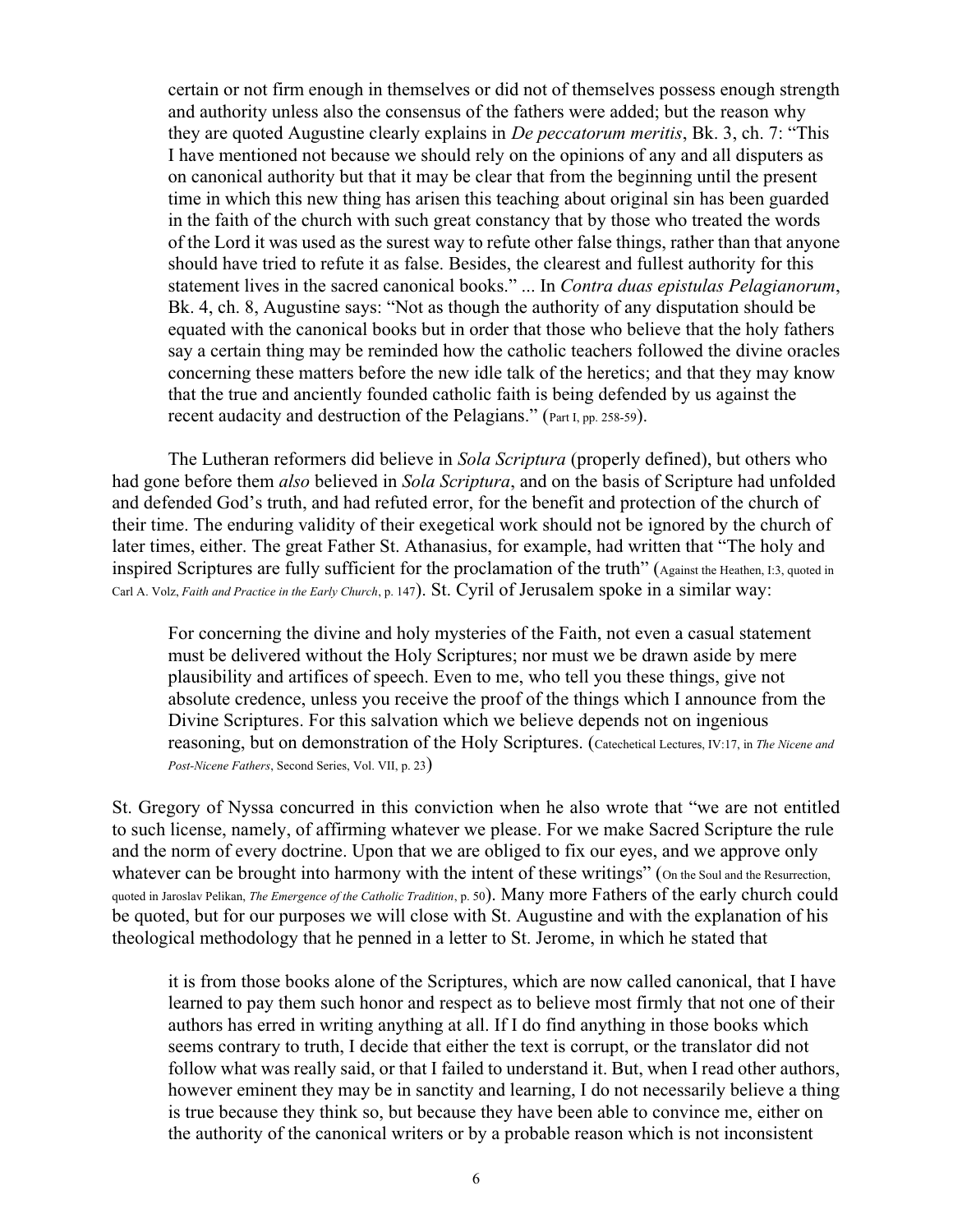with truth. ...I will read the Holy Scripture with complete certainty and confidence in its truth, founded as it is on the highest summit of divine authority... (Letter 82, *The Fathers of the Church*, Vol. 12, pp. 392-94)

As an aside, Augustine's stated willingness to be convinced of something "either on the authority of the canonical writers or by a probable reason which is not inconsistent with truth" became enshrined in the theological culture of the western church, and no doubt fed into Luther's famous paraphrase of Augustine at the Diet of Worms in 1521: "Unless I am convinced by the testimony of the Scriptures or by clear reason (for I do not trust either in the pope or in councils alone, since it is well known that they have often erred and contradicted themselves), I am bound by the Scriptures that I have quoted and my conscience is captive to the Word of God."

So, for St. Augustine in the fifth century, the testimony of the earlier Fathers regarding sin and grace was useful in his refutation of the unbiblical teachings of the Pelagians. For the Concordists in the sixteenth century, the testimony of the earlier Fathers (now *including* Augustine), regarding the personal union and the sacramental union, was useful in their refutation of the unbiblical teaching of the Calvinists. Quoting the biblically-based statements of the Fathers is not diluting the authority of the Bible, but is reenforcing the church's testimony to its recognition and reception of that authority.

Immediately after their introduction "To the Christian Reader," the Concordists, in the Catalogue of Testimonies, begin with citations from the material produced by the Ecumenical Council of Ephesus in 431 A.D., and by the Ecumenical Council of Chalcedon in 451 A.D. These councils were key events in the ancient church, for the clarification of Christianity's teaching on the divine and human natures in the person of Christ, and for the clarification of Christianity's teaching on how and why a correct doctrine of Christology is necessary in order to have a correct doctrine of salvation.

Ephesus, which was convened under the influence and leadership of St. Cyril of Alexandria, condemned the heresy of Nestorius, who was understood to teach that the two natures in Christ function as if they were two persons mechanically joined, acting independently and in parallel. A key Ephesian shibboleth was the confession that the Virgin Mary is *Theotokos:* that is, the Godbearer, or mother of God. Nestorius was willing to say only that she was *Christotokos*, with the implication that Mary was the mother only of the human nature and not of the one person of Christ, who has a divine nature from eternity, and who in time took to himself a human nature from Mary. Chalcedon, where the Tome of St. Leo of Rome was influential even though Leo was not present for the council, condemned the monophysite heresy of Eutyches, who was understood to teach that the human nature of Christ had been absorbed into his divine nature – with the implication that Christ is not both purely divine and distinctly human but has a new hybrid nature that blends together the divine and the human.

The Christological debates and controversies that followed these two seminal councils were basically a fine-tuning of the principles that were already clearly established at Ephesus and Chalcedon. These two councils also precipitated the first major splits in Christendom, with the Assyrian Church of the East rejecting the teaching of the Council of Ephesus, and the Oriental Orthodox churches – with their self-styled "miaphysite" Christology – rejecting the "dyophysite" Christology of the Council of Chalcedon.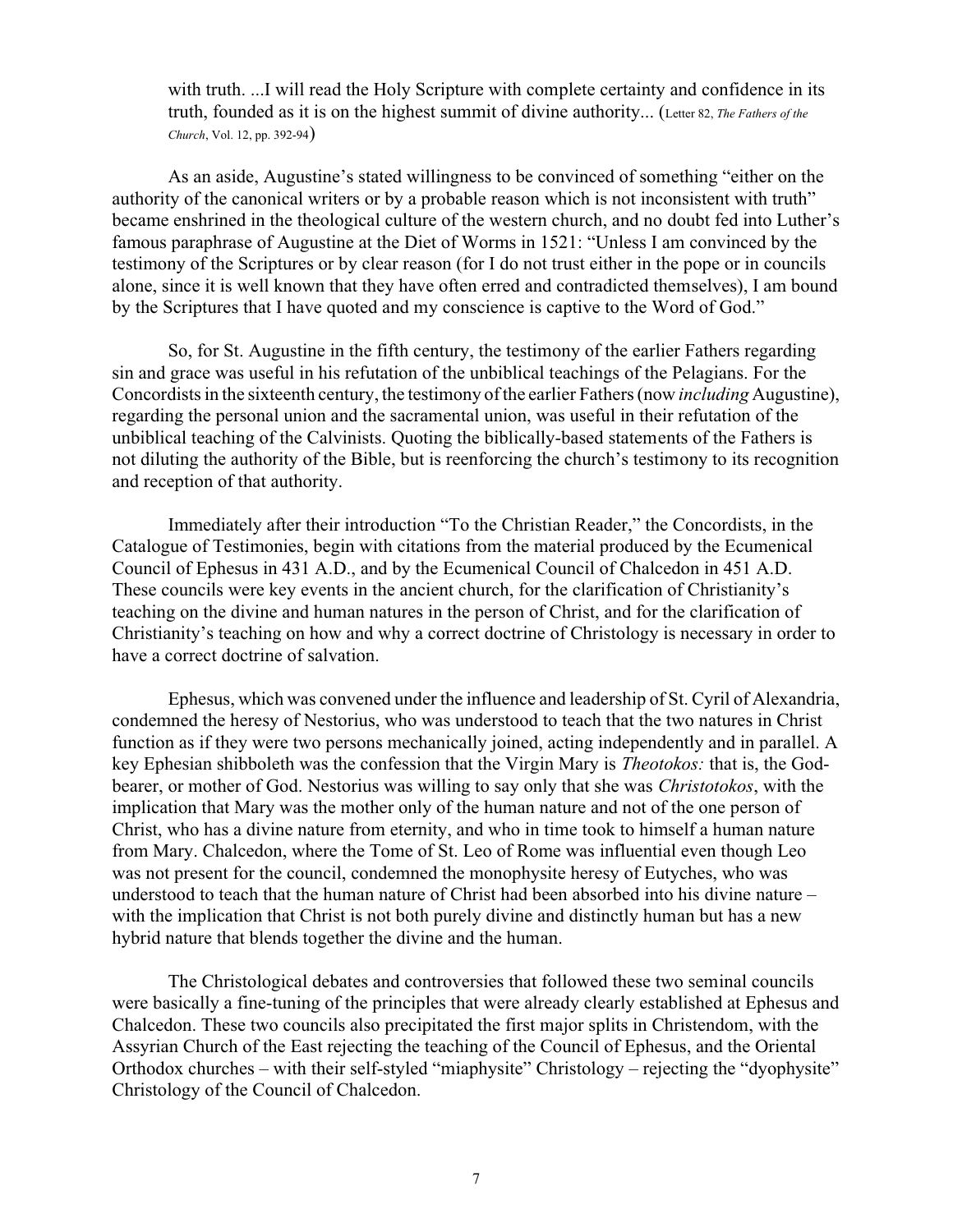The separation of the Assyrians from the Orthodox and Catholic tradition, over the teaching of Ephesus, involved real doctrinal differences. In some ways those differences appear to have reemerged at the time of the Reformation: in Zwingli's "alloeosis" exegetical method, and in the heterodox conclusions that he reached by using that method – in comparison to Luther's literal exegesis and his Ephesian and Chalcedonian orthodoxy. Many believe, however, that the separation of the Oriental Orthodox from the Eastern Orthodox and others, over the teaching of Chalcedon, arose from misunderstandings and differences in the definition and use of terms, and not from real doctrinal disunity.

In any case, while the Lutherans warned the Reformed that their doctrine of the person of Christ seemed to be in violation of the canons of Ephesus, the Reformed accused the Lutherans of violating the Definition of Chalcedon. In their Catalogue of Testimonies, the Lutherans include several canons from Ephesus, perhaps as a subtle rebuke to the Calvinists; and they include the text of the Definition of Chalcedon, as a not-so-subtle push-back against the aspersions of the Calvinists. From Ephesus:

Canon 4: If anyone divides the words of Scripture that speak about the two persons, or hypostases, of Christ and apply some of them to Him as a man in such a way that the Word is separated from God, or without the Word of the Father, or takes other statements from Scripture and says they apply only to Him as God, that is the Word from God the Father, let him be accursed.

Canon 5: If anyone dares to say that the man Christ is the Bearer of God, and instead of saying that He is God, truly the Son of God by nature, the "Word made flesh," who was made a partaker of flesh and blood precisely like us, let him be accursed.

Canon 6: If anyone does not confess that Christ is, at the same time, God and man, because, according to the Scriptures, the Word was made flesh, let him be accursed.

Canon 12: If anyone does not confess that the Word of God suffered in the flesh, was crucified in the flesh, and tasted death in the flesh, becoming the firstborn from the dead, although as God He is life and gives life, let him be accursed.

## And from Chalcedon:

Following the holy Fathers, we confess one and the same Son, our Lord Jesus Christ. With one voice we confess that He is perfect in deity and perfect in humanity. He is truly God and truly man, consisting of a rational soul and body. He is consubstantial with the Father in regard to His deity and is consubstantial with us according to His humanity. He is like us in every way, except He is without sin. He was begotten before the world out of the Father according to His divinity. The same person was, in the last days, born for us and for our salvation from the Virgin Mary, the Mother of God, according to His humanity. We confess that one and the same Jesus Christ, the Son, the Lord, the only-begotten, is known in two natures, without commingling, without changing, without division and without separation. The difference between the two natures is in no way abolished because of the Personal Union. The unique aspects of each nature are preserved. They are not run together into one person and substance, neither divided or torn into two persons. There is one and the same only-begotten Son, God the Word and the Lord Jesus Christ. ‹We acknowledge one single Lord Christ who is at one and the same time the only-begotten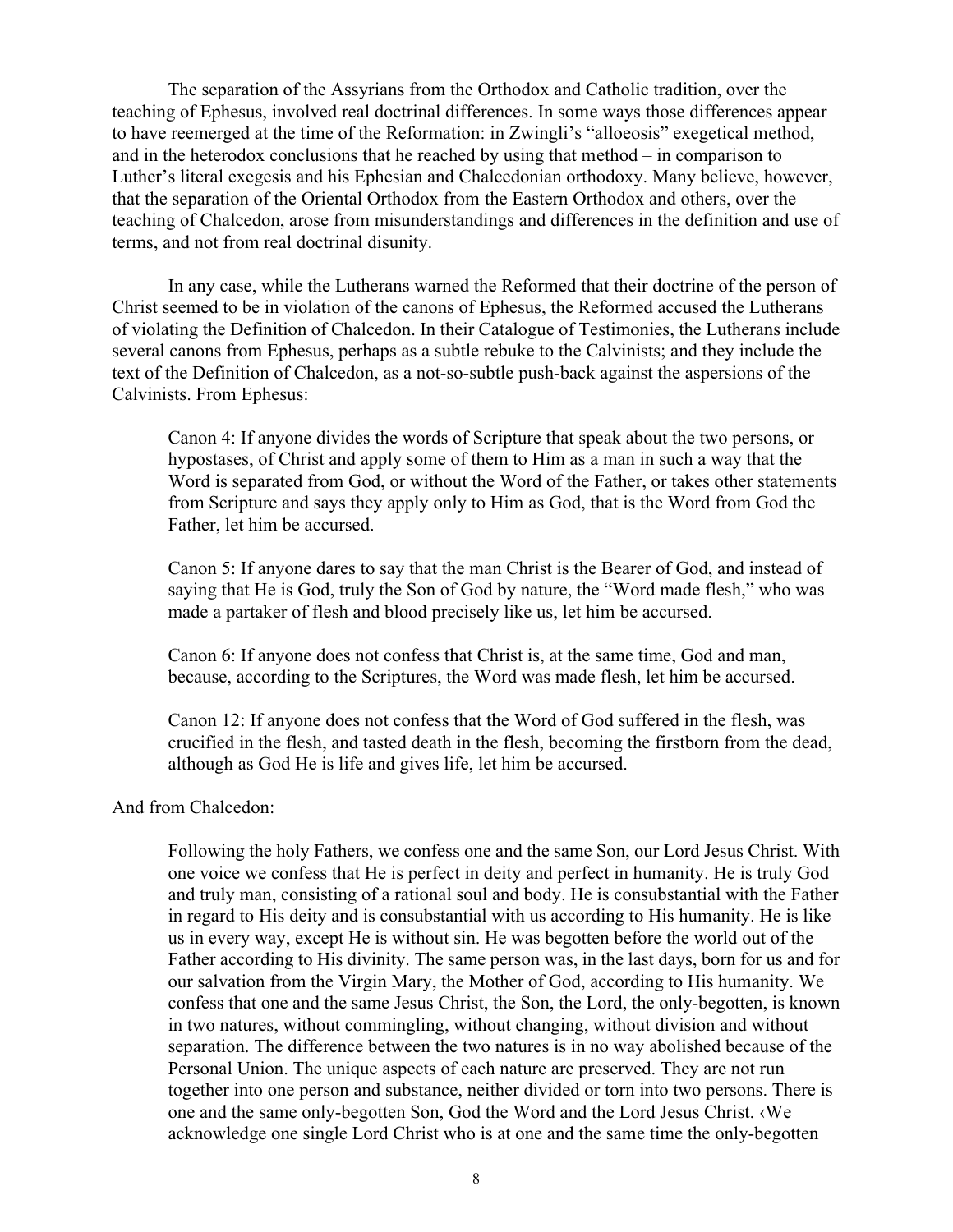Son, the Word of the Father and also true man.› The prophets of old and the Christ Himself have taught us these things concerning Him, as well as the symbol that the Fathers have handed down to us. (McCain, pp. 625-26)

The balanced and thorough Christology that came down through the centuries from Ephesus and Chalcedon, together and in tandem, was basically taken for granted by the Christians of the Middle Ages, who saw no compelling need to revisit and reexplore the arguments and conclusions of the Fathers who had participated in, or defended and explained, those councils. But these matters did break open again, when Zwingli backed away from this ancient consensus with his *alloeosis* teaching.

In keeping with the ancient conciliar consensus, the Lutheran Concordists taught that, because of "the union of the divine and the human nature in the person of Christ,"

God is man and man is God. Neither the natures nor their properties are intermingled, but each nature keeps its essence and properties. This personal union does not exist nor can be thought of without such a true communion of the natures. Not just the mere human nature – whose property it is to suffer and die – has suffered for the sins of the world, but the Son of God Himself truly suffered. However, He suffered *according to* the received human nature. In accordance with our simple Christian faith, He truly died, although the divine nature can neither suffer nor die. Dr. Luther has fully explained this in his *Confession concerning Christ's Supper* in opposition to the blasphemous *alloeosis*, or interchange, of Zwingli, who taught that one nature should be taken and understood for the other. Dr. Luther has committed that teaching, as a devil's mask, to the abyss of hell. (FC SD VIII:19-20, McCain p. 584. Emphasis added.)

Zwingli's claim was that the divine nature and the human nature each act independently, and that passages of Scripture that seem to say otherwise must be interpreted as figures of speech. He held that actions which are proper to the human nature, such as dying, are to be attributed exclusively to the *human nature*, even if the text of Scripture says that it was the *divine person* who performed these actions. So, when St. Paul says that God purchased the church "with his own blood" (Acts 20:28, KJ2000), it was *not* actually God's own blood that was the purchase price for the church (even though this is *exactly* what Paul says), but it was the blood only of the human nature of Christ! The later Calvinists were more subtle than Zwingli, but their basic error of disconnecting the two natures in Christ in Nestorian fashion was the same. The Formula of Concord is taking aim specifically at Zwingli's false exegesis and false Christology when it condemns the teaching that "The received human nature in Christ has (in deed and truth) no communion whatever with the divine power, might, wisdom, majesty, and glory, but has in common only the mere title and name" (FC SD VIII:95, McCain p. 596).

The Reformed theologians of the sixteenth century were reopening these previously settled matters of Christology, because of their rejection of the classic Christian belief that the true body and blood of Jesus are present in the consecrated bread and wine of the Lord's Supper. They found the Roman doctrine of transubstantiation in particular to be a "horrible" teaching, which led to many superstitions and abuses. One of the weapons in their arsenal that was deployed against transubstantiation was a Christological weapon, namely the assertion that transubstantiation was not only exegetically wrong, but could not possibly be right, since it is not possible for a human nature – including also Jesus' human nature – to be in more than one place at a time. This is still the view of the Reformed, and of all the sectarian churches that over time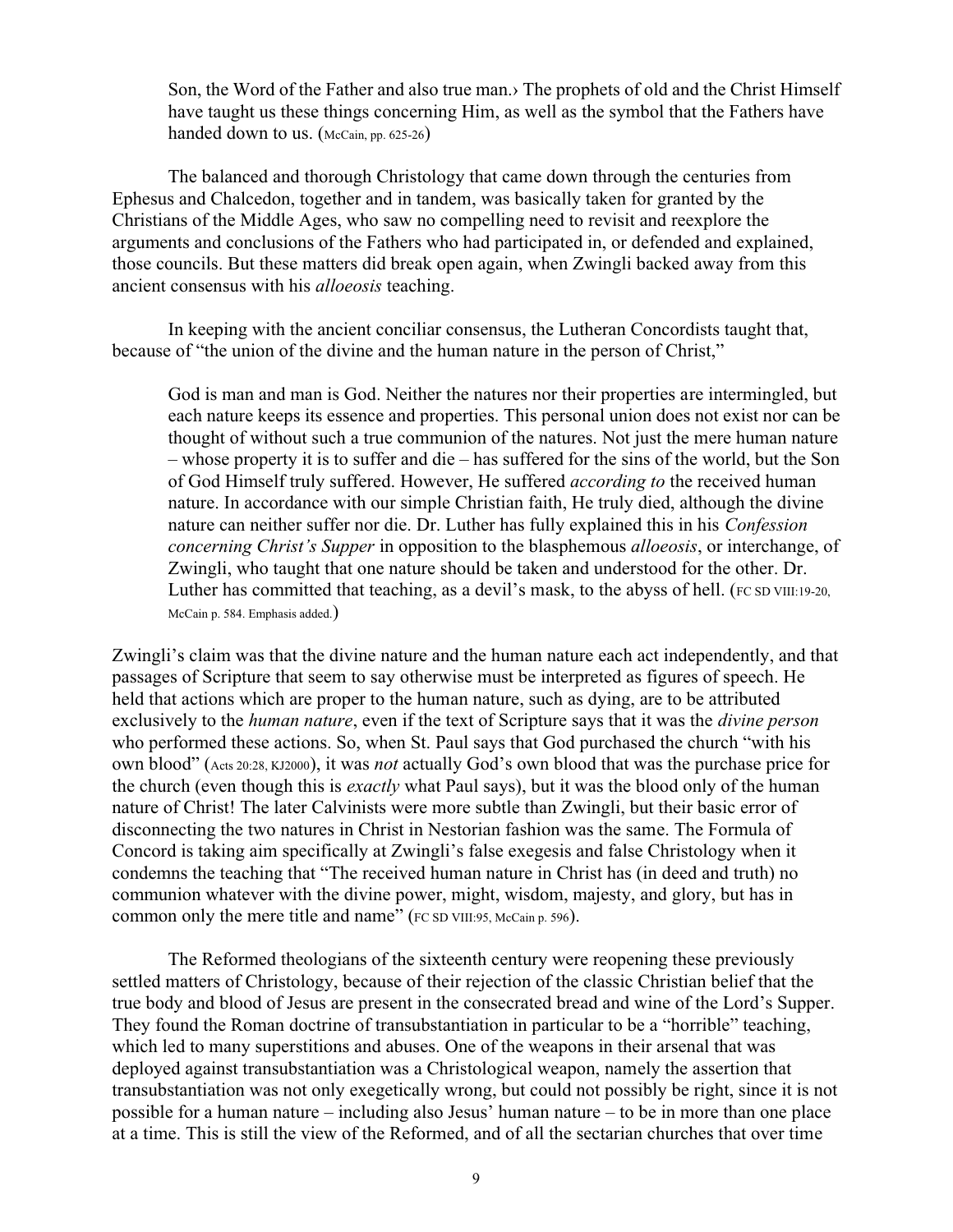have been spun off from the Reformed tradition: Arminians and Wesleyans, Pentecostals and charismatics, Baptists who admit that they are Baptist and Baptists who call themselves nondenominational. They all still believe this and say this.

Of course, Lutherans do not agree with transubstantiation either – although in the generation of the Reformation, Lutherans were not horrified by it, but dismissed it as an unnecessary and unhelpful example of "subtle sophistry" (SA III, VI:5, Tappert p. 311). Yet in keeping with the Lord's own words, and in keeping with St. Paul's inspired commentary in his First Epistle to the Corinthians, Lutherans then and now do confess a very robust doctrine of the Real Presence, without scholastic baggage.

The Lutheran Reformers and Concordists did not think that the limitations of a true human nature prevented the possibility of a sacramental union of the body and blood of Christ with the bread and wine, because the human nature of *Jesus* – unlike the human nature of every other human being – is united always and everywhere to the *divine* nature of the Second Person of the Holy Trinity. Christ's humanity, uniquely, can therefore be wherever the eternal Son of God, in his omnipresence, can be. It was not believed or taught that the human nature had been *absorbed into* the divine nature or had become *a part of* the divine nature, which *Chalcedon* defines as a *heresy.* But it was also not believed or taught that there could ever be any separation or disconnection between the eternal divine nature of the Son of God, and the human nature that the Son of God had taken to himself in time from Mary, and had permeated with the presence and powers of his divinity. *Ephesus* does not allow *that* teaching.

The beliefs and teachings of the ancient Fathers regarding these and related points – which were in complete harmony with the Lutheran position – were documented in the Catalogue of Testimonies by the inclusion of quotations and excerpts from their writings. Perhaps a lot of attention had not previously been paid to these writings, before the Zwinglians and Calvinists had begun once again to teach errors that the ancient Fathers already refuted many centuries earlier. In their claim that the Lutheran teaching was new in the church, the Reformed certainly did demonstrate that *they* were largely unfamiliar with these early patristic witnesses.

In reintroducing these testimonies to the larger church, the Lutherans presented their case to those who were otherwise uninformed and confused, that the Lutherans' convictions are not only biblical and divinely-mandated, but are, in addition, vindicated and confirmed by the patristic witnesses. In many ways this was an example of what St. Augustine had described in a passage that Chemnitz quotes in his *Loci Theologici.* The Second Martin writes that in a time of doctrinal controversy,

The Scriptures are examined more carefully, and those theologians who had preserved the correct teaching are now noticed with greater appreciation than perhaps had been the case before the controversy. Augustine is correct and truthful when he says in *De Civitate Dei,* 16.2, "Many points pertaining to the catholic faith have been stirred up by the cunning trouble making of heretics, so that we have had to defend these points against them, consider more carefully, define more clearly, and preach more powerfully. The question has been raised by the adversary, and the opportunity is present for better learning." This point is certainly most true in church controversies. (Vol. II, p. 473)

The Catalogue of Testimonies organizes these patristic citations – together with pertinent quotations directly from the Bible – under ten categories, as here follow: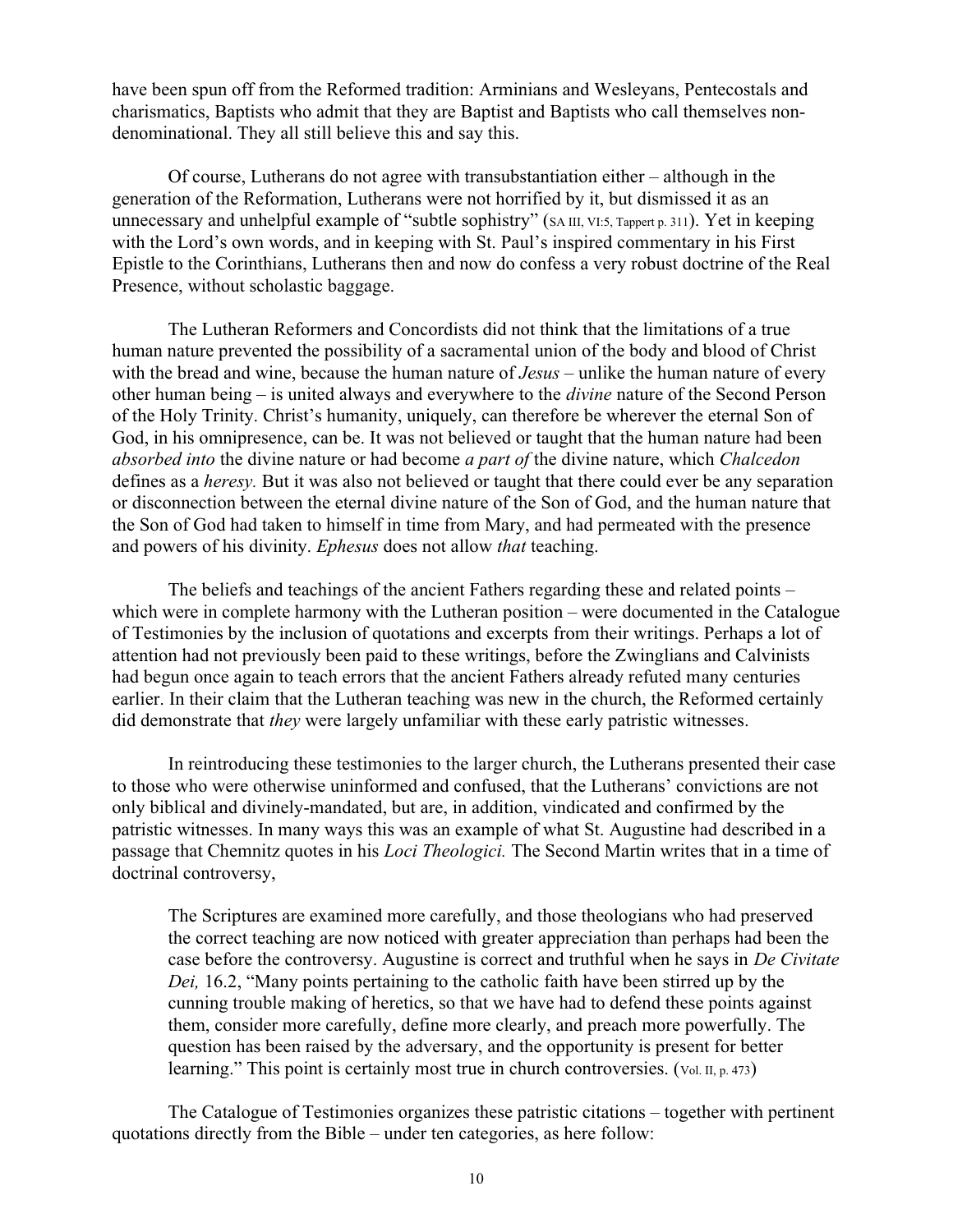I. The majesty of the divine nature is communicated to the human nature. When the Holy Scriptures, and also the Fathers, speak of the majesty that the human nature of Christ has received through the personal union, they use the words *communication, communion, sharing, bestowed,* and *given.*

II. Christ received divine majesty here in time, not according to His divine nature, but according to the human nature that He received, that is, according to the flesh, as man, or the Son of Man.

III. The Holy Scriptures, likewise the holy Fathers of the ancient, pure Church, speak about this mystery in abstract terms, making it very clear that the human nature, by means of the personal union, truly and actually receives and uses the majesty of the divine nature.

IV. The Holy Scriptures, and the Fathers, understood that the majesty that Christ received in time included not only created gifts with their limited qualities, but also the glory and majesty of divinity that belongs to God, to which His human nature, in the person of the Son of God, had been exalted, and thus, the human nature received the power and efficacy of the divine nature that are peculiar to the Deity.

V. Christ, as God, has divine majesty essentially in one way. It is His possession, part of His very essence, in and of Himself. As man He has it another way, as a result of the personal union, not in and of His very essence as a man.

VI. The divine nature powerfully demonstrates and actually exerts its majesty, power, and efficacy (which is unique to the divine nature and always remains so) in, with, and through the human nature that is personally united to it. The human nature has such majesty because the entire fullness of the Godhead dwells personally in the received human flesh and blood of Christ.

VII. The communication of divine majesty occurs also in glory, without mingling, annihilation, or denial of the human nature.

VIII. According to its own nature, and because of the personal union, the human nature is a participant in, and capable of, the divine majesty that belongs to God.

IX. It is well known and undeniable that the Godhead, with its divine majesty, is not locally circumscribed [limited] by the flesh as though it were shut up in a container. Athanasius, Origen, Gregory of Nyssa, and others correctly state this, and so does the Book of Concord, which expressly rejects it as an error to teach that the humanity of Christ has been locally expanded into all places, or that, by the personal union, the human nature of Christ has been transformed into an infinite essence. Nevertheless, since the divine and human nature in Christ are personally and inseparably united in Christ, the Holy Scriptures and holy Fathers testify that wherever Christ is, He is not there with only half His person, or with only a part of His person, for instance, the divinity alone, separate and bare, minus and without His assumed humanity, or that He is somehow personally united to it or separated from it, outside of the personal union with the humanity. His entire person, as God and man, according to the mode of the personal union with the humanity, which is an inscrutable mystery, is everywhere present in a way and in a measure that is known to God.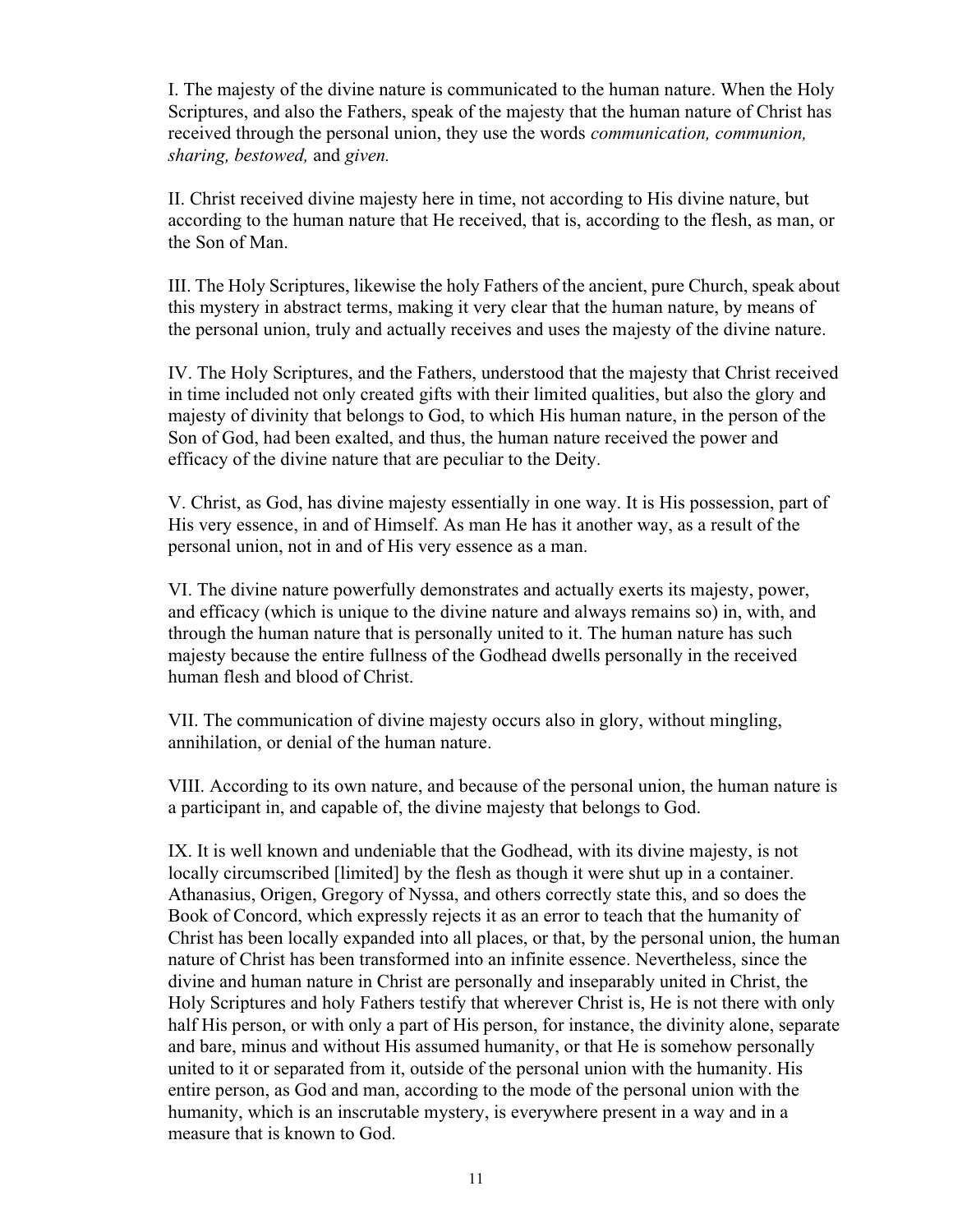X. Since the article of Christology is especially intended to direct us to where we should seek and apprehend the entire person of the Mediator, God and man, the Book of Concord, as also all other holy Fathers, directs us not to wood, or stone, or anything else, but to that which Christ has pointed and directed us in His Word. (McCain, pp. 627, 629, 633, 638-39, 643-46)

I am not going to include in this paper any of the actual citations that are provided under each of these categories. First, I cannot include here only the *important* ones, since they are *all* important. Second, there would be no reason to cite some or all of them and then to explain with my own commentary which aspect of a biblical and orthodox Christology they teach or unfold, because the heading under which each of them appears already identifies the pertinent Christological point each one is making. And third, I ran out of time in preparing this paper, and did not want to start something that I could not finish. But hopefully this paper will inspire you to read the Catalogue of Testimonies for yourself – and if you have already read it, to read it again. It is included as an appendix in the *Concordia Triglotta* and in the McCain edition of the Book of Concord; and it is in the companion volume for the Kolb/Wengert edition of the Book of Concord: *Sources and Contexts of the Book of Concord*, edited by Robert Kolb and James A. Nestingen.

At the end of the Catalogue of Testimonies the Concordists offer a "Conclusion," in which the "Christian reader" is once again addressed: with a warning against the theological innovations of Calvinism and against Calvinist misrepresentations of both the Scriptures and the Fathers; and with an encouragement not to allow the patristic witnesses just cited to become an authority unto themselves, but to let those patristic witnesses lead the reader back to the Scriptures and to the sure and certain testimony to the divine doctrine that Holy Scripture provides. Since the Bible has now been published in vernacular translations, the Bible should be read! So, the "Conclusion" states:

Christian reader, these testimonies of the ancient teachers of the Church have been provided here not to suggest that our Christian faith is founded on the authority of men. The true saving faith is not founded on any Church teacher, old or new, but only and alone on God's Word, as contained in the Scriptures of the holy prophets and apostles, an unquestionable witness of divine truth. With his special and uncanny crafts, Satan has caused fanatics to lead men from the Holy Scriptures – which, thank God! even a common layman can now read with benefit – to the writings of the Ancient Church, which are like a broad ocean. A person who has not read the Fathers carefully cannot know precisely whether or not these new teachers are quoting their words correctly and thus they leave a person in grievous doubt. This is why we have been compelled to declare, with this Catalog, and to show everyone that this new false doctrine has as little foundation in the ancient, pure teachers of the Church as in the Holy Scriptures. It is, in fact, diametrically opposed to it. They quote the Church Fathers in such a way as to give them a false meaning, contrary to the Fathers' will. They do this just as they wantonly pervert the simple, plain, and clear words of Christ's testament and the pure testimonies of the Holy Scriptures. Because of this, the Book of Concord directs everyone to the Holy Scriptures and the simple Catechism. The person who clings to this basic form with true, simple faith provides what is best for his soul and conscience, since it is built on a firm and immovable Rock (Matthew 7; 17; Galatians 1; Psalm 119). (McCain pp. 647-48)

A properly-understood Christology stands behind a properly-preached gospel, and a properly-taught Christology is embedded within a properly-administered sacrament. The Christology of the apostolic Scriptures, of the catholic Fathers, and of Orthodox Lutheranism, is both preachable and prayable. It comforts us in our fears and sorrows, because it allows us to